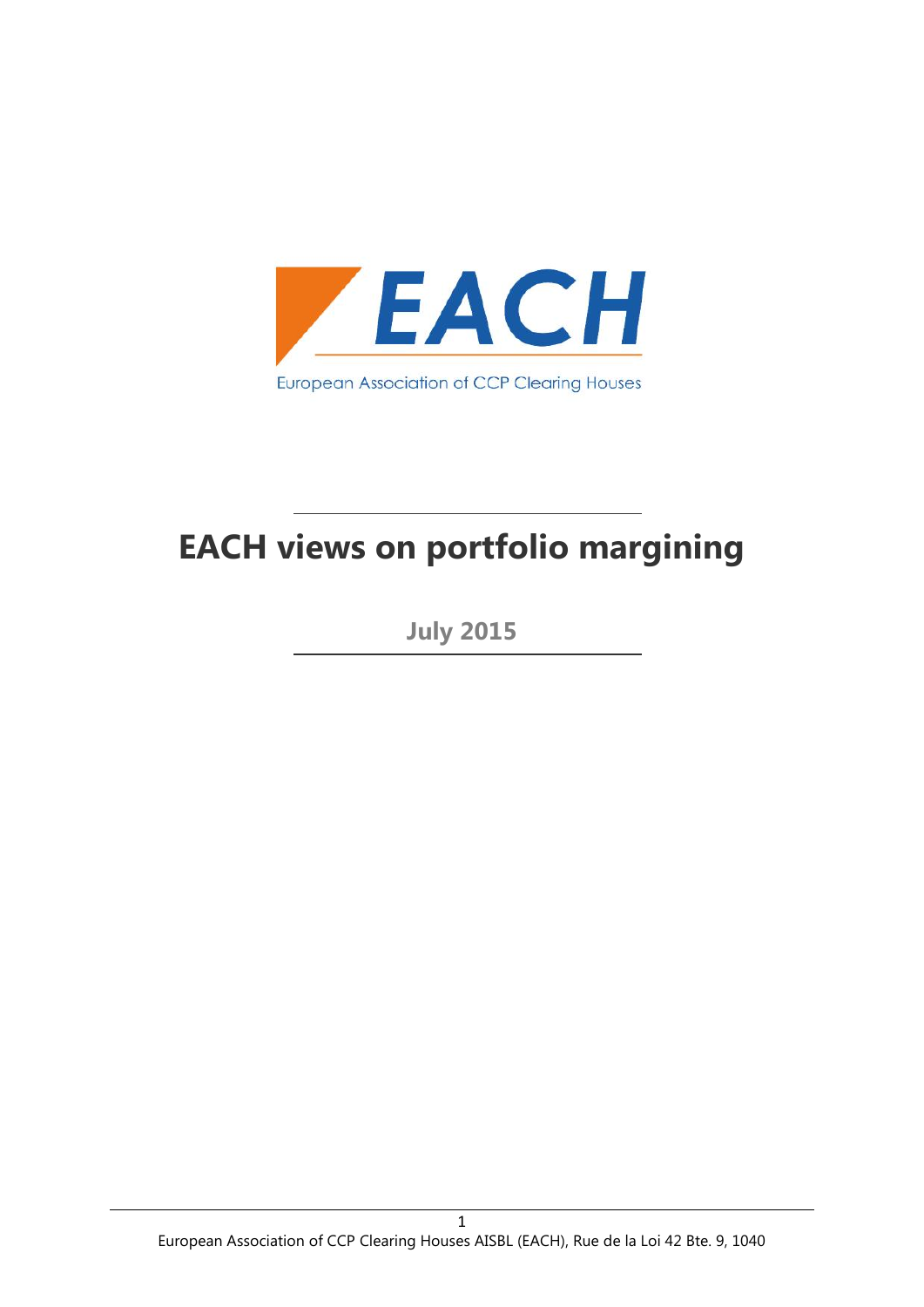| 1. |      |                                                                                          |  |
|----|------|------------------------------------------------------------------------------------------|--|
| 2. |      |                                                                                          |  |
|    | 2.1. |                                                                                          |  |
|    | 2.2. |                                                                                          |  |
|    | 2.3. |                                                                                          |  |
|    | 2.4. |                                                                                          |  |
| 3. |      |                                                                                          |  |
|    | 3.1. |                                                                                          |  |
|    | 3.2. |                                                                                          |  |
| 4. |      |                                                                                          |  |
|    | 4.1. |                                                                                          |  |
|    | 4.2. |                                                                                          |  |
|    | 4.3. | Article 27.2 - Correlation to be 'reliable' and 'resilient' over the look-back period 15 |  |
|    | 4.4. | Article 27.4 - Only 80% of calculated risk offset across 'instruments' is allowed 15     |  |
| 5. |      |                                                                                          |  |
| 6. |      |                                                                                          |  |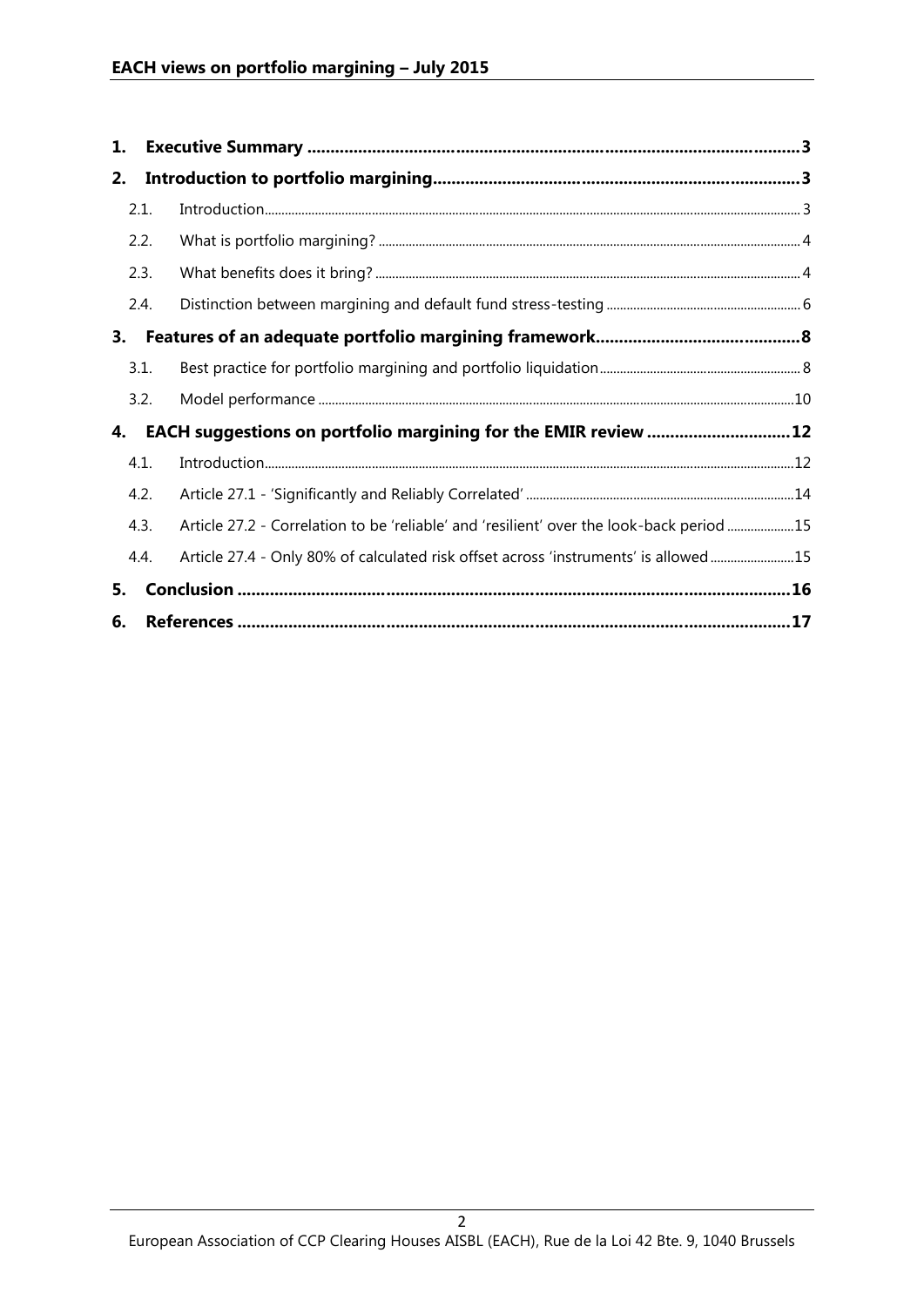## **1. Executive Summary**

This paper aims to provide the views of the European Association of CCP Clearing Houses (EACH) on portfolio margining and to make concrete suggestions about how we believe the current legislative provisions in EMIR can be improved.

EACH believes that the CCPs' risk management framework would be strengthened through:

- **A portfolio margining model** which:
	- o Follows a principles based approach that **targets the final objective** (i.e. adequate risk management) rather than a prescriptive way of achieving it (e.g. rules about correlations)
	- o Ensures the performance of the model through a **thorough back testing framework** that includes 'micro back tests'<sup>1</sup>, together with additional measures such as sensitivity analysis and fire drills.
- **Legislative provisions that are:**
	- o **Model-independent** (i.e. they do not prescribe, directly or indirectly, any particular type of risk model).
	- o Reflect the **use of risk factors**, rather than the types of financial instruments, to allow risk offsets.
	- o Ensure that **risk calculations** with regard to portfolio margining are **consistent with the liquidation procedures.**

The sections below introduce the concept of portfolio margining (Section 2), describe the features of an adequate portfolio margining framework (Section 3) and detail the EACH suggestions on portfolio margining for the EMIR review (Section 4). Section 5 concludes.

# **2. Introduction to portfolio margining**

#### **2.1. Introduction**

During the financial crisis, central counterparties (CCPs) demonstrated their ability to successfully manage a default and prevent contagion between market participants. This led G20 leaders to propose that transparency and risk management be improved by promoting that all standardised OTC derivative contracts be cleared through CCPs.

CCPs have the responsibility to continuously improve CCP risk management for the benefit of the wider market and hence society, given the effect that an unstable market can have on taxpayers and society as a whole.

The CCPs' default waterfall comprises lines of defence that incentivise the CCP and its participants to ensure prudent risk management. Skin in the game is the component of the default waterfall contributed by the CCP. With their own funds at risk

 $1$  Tests at the small portfolio level (e.g. outright positions and commonly traded spreads), in addition to tests at client or clearing member level.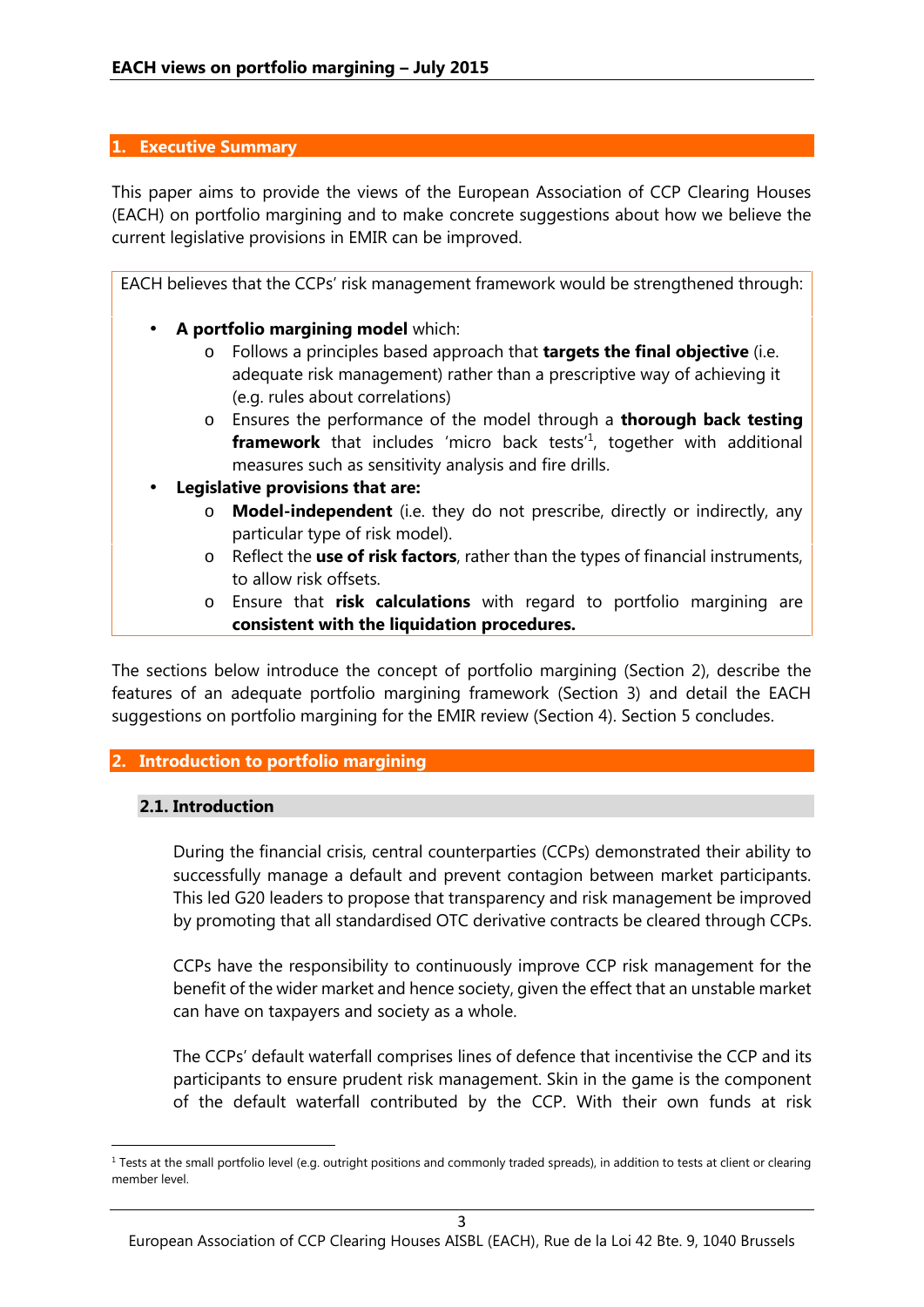immediately after the defaulter's are exhausted, CCPs have a clear incentive to ensure margin, default fund contributions and other risk management requirements are conservative.

CCPs more specifically manage systemic and idiosyncratic exposure based on market best practice to enhance diversification and the mutualisation of risk. Portfolio margining is a centrepiece element to create the right incentives for market participants to control and limit their risk, and have appropriate requirements to cover outright directional and concentrated exposure.

## **2.2. What is portfolio margining?**

Portfolio margining is the process of calculating the amount of margin required for a collection of positions that constitute a portfolio. It represents an alternative to an evaluation of exposure at the individual position level, which would ignore the potential benefits that other positions may bring by limiting directional exposure and/or by improving the diversification of the overall portfolio.

Portfolio margining therefore represents a margin construct which considers the co movement of the profit and loss of the portfolio constituents. In doing so, portfolio margining provides a much more accurate estimate of the likely worst case loss (to some defined statistical confidence level) of the overall portfolio. The improved accuracy of portfolio margining reduces the liquidity constraints caused by margin.

# **2.3. What benefits does it bring?**

Applying the principles of Modern Portfolio Theory<sup>2</sup>, portfolio margining encourages **diversification, a risk management technique that mixes a wide variety of investments within the portfolio and reduces its risk (variance) for the same expected return**. In this sense, a weak or nonexistent economic relationship between two financial instruments or risk factors, implied by a small or even zero correlation coefficient, is important to assess the portfolio risk. Furthermore, negative correlations are relevant in determining the portfolio risk, e.g. a bear European Stock Index ETF will be negatively correlated to the underlying assets composing this index and should be factored in when determining the portfolio risk. Clearing a well diversified portfolio should attract lower margin requirements than portfolios that are directional and/or display concentration features, hence portfolio margining is a useful approach, supporting the efficient use of capital.

<sup>&</sup>lt;sup>2</sup> Portfolio theory is rich in academic literature and is commonly applied in the world of finance. The concept was first introduced by Harry Markowitz (1952 and 1959) and further independently refined with the Capital Asset Pricing Model (CAPM) by Jack Treynor (1961, 1962), William F. Sharpe (1964), John Lintner (1965) and Jan Mossin (1966). Risk models do apply the concepts from portfolio theory, but have until recently been restricted by data size and computation speed. Technological advances have enabled the broad use of SPAN-risk models (Standard Portfolio Analysis of Risk) introduced by the Chicago Mercantile Exchange in 1988, which is a portfolio margining method that using grid simulation and portfolio Value-at-Risk (VaR), which emerged as a concept in the late 1980s, cf. Jorion (2006).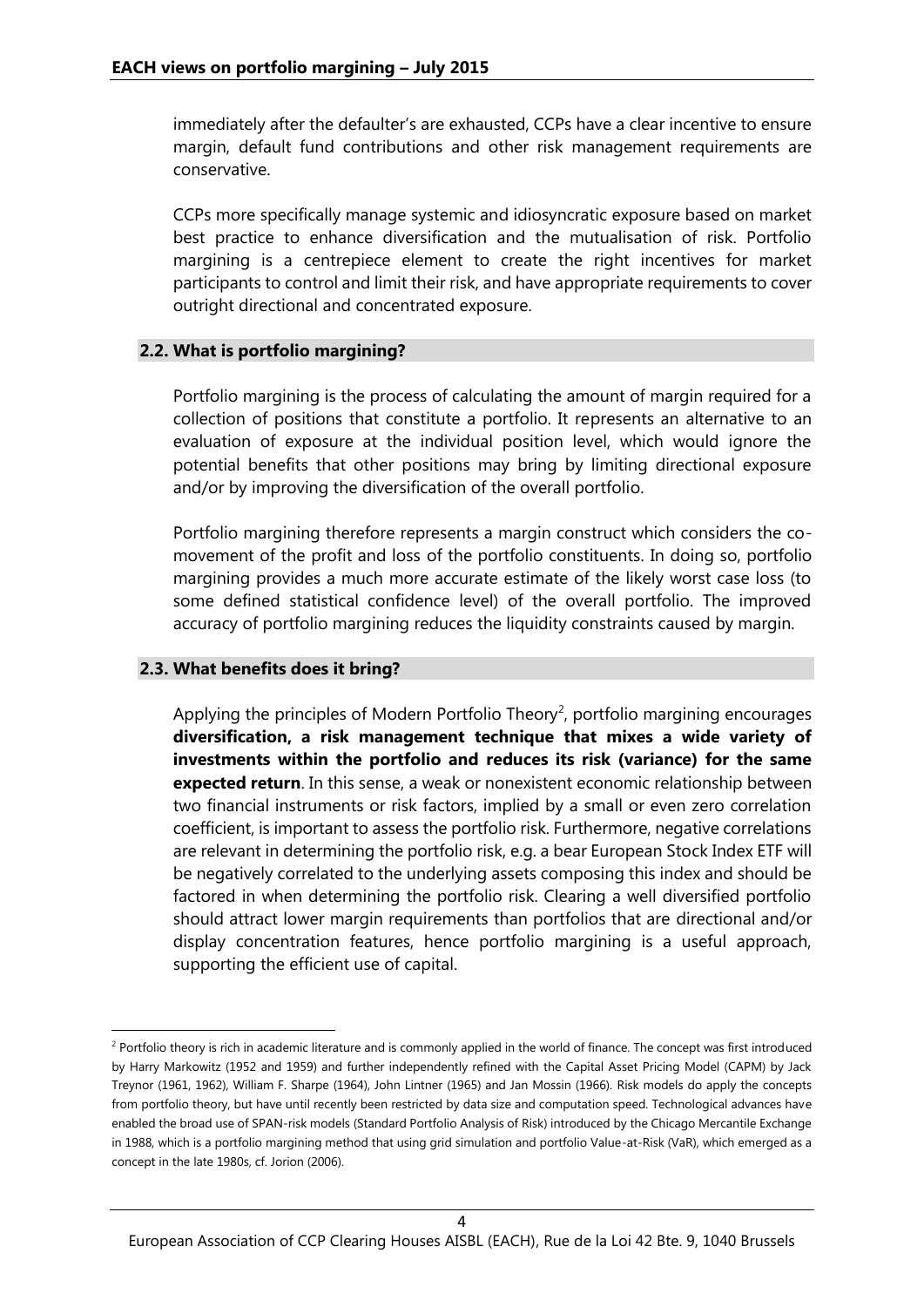Through portfolio margining, CCP members and clients gain **incentives** to have a balanced exposure and consequently reduce the inherent risk of directional exposure. Portfolio margining also contributes to ensuring an adequate level of **liquidity** in the market and therefore a fluid financial system as a whole by ensuring margin levels are efficient and commensurate with the risks in the portfolio.

The benefits of portfolio margining are detailed below:

## **Incentives for risk reducing behaviour**

If a clearing member defaults the CCP has to liquidate the portfolio with the member's own positions (the house portfolio), as well as potential clients portfolios. Margin collateral provided by the clearing member is the first line of defence used to cover losses resulting from the liquidation.

The main driver for potential losses is the market risk and the value of a portfolio can rapidly change if the markets becomes volatile. The better the portfolio is hedged against potential market moves, the less likely it is that the CCP will face large losses driven by market stress events. The **CCP therefore has an interest to incentivise well diversified portfolios**. Those portfolios which are not sufficiently diversified and directional are assessed to be more risky by the model and therefore require higher margin contributions.

The prerequisite for penalising directional portfolios and rewarding well diversified portfolios is to identify natural hedge effects within it.

#### **Suitability for an increasing diversity of products**

The number and the nature of financial instruments which CCPs are currently dealing with has expanded significantly compared to twenty years ago. In particular after the 2008 financial crisis, the clearing of a subset of OTC derivatives, such as Interest Rate Swaps came into focus by regulators and has become mandatory in some jurisdictions. It is likely that the range of cleared configurable (OTC) products will expand over the forthcoming years. As a result, **CCPs need to employ risk models which can support these products by modelling their complexities in a more accurate way**.

Portfolio based models look at risk factor scenarios based on joint (e.g. historical) movements rather than applying fixed shifts. This approach allows a more flexible handling of complex risk factors and produces much more accurate results. It also works just as well for more simple products.

# **Limit excessive drainage of liquidity in the market**

Many factors affect the amount of offset added by portfolio margining techniques. Various models exist: some capture a static and explicit relationship between risk factors while others better account for the relative implicit dynamic across the risk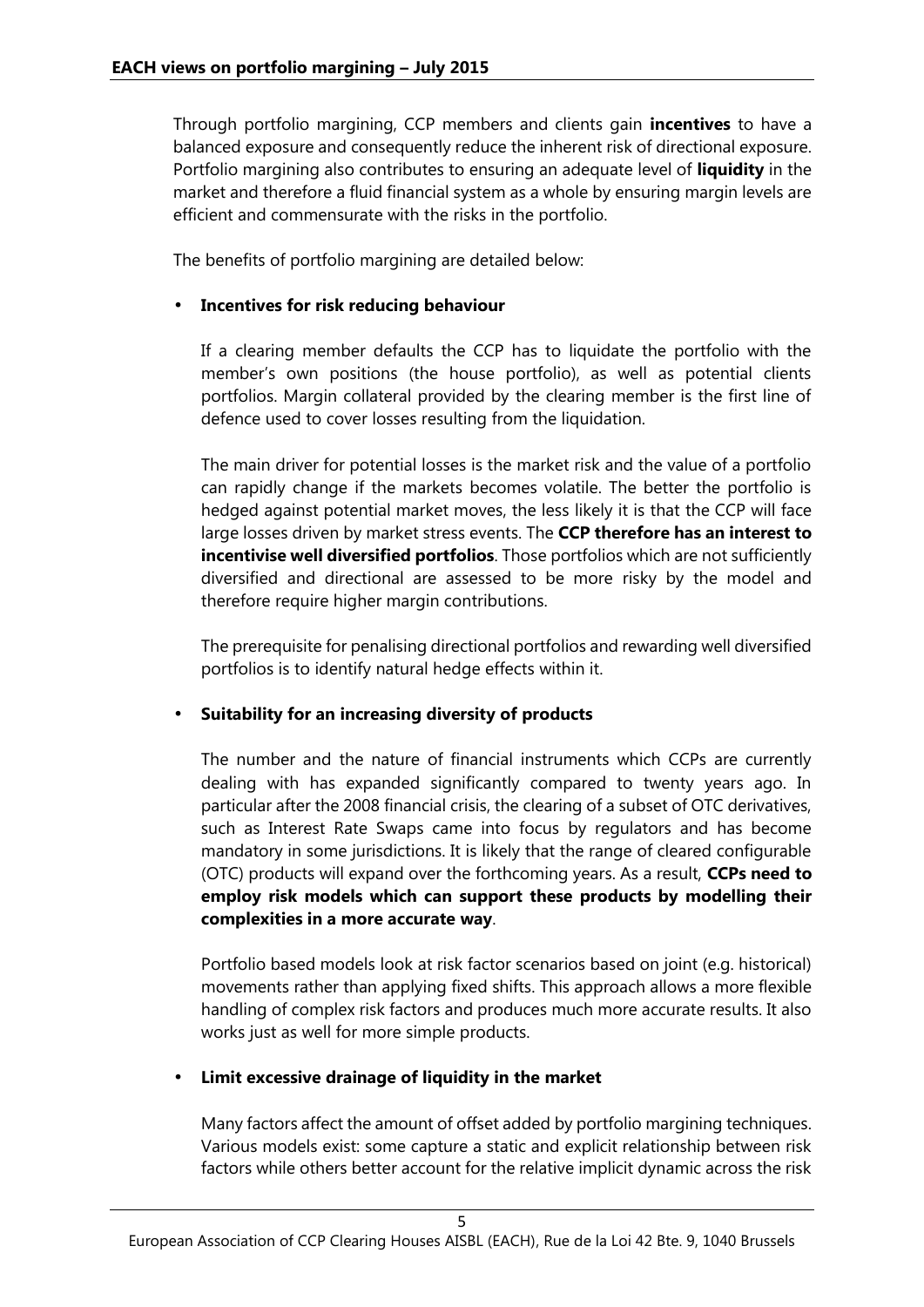factors composing the portfolio. A more accurate representation of the risk across portfolio risk factors not only reflects how such a portfolio would be managed in a default situation (which aims at stabilising the risk sensitivity of the defaulted portfolio) but also avoids having a polarised market on each individual risk factor, which could result in a less diversified and therefore riskier exposure. **This would avoid requiring excess collateral to cover the extra exposure**. This excessive demand impacts the price and risk of collateral and drains cash resources which could be better used for productive activity and increase the necessary monetary velocity to promote growth.

## **2.4. Distinction between margining and default fund stress-testing**

## **Margins – Covering market conditions up to a defined confidence interval**

**The margin model provides an answer to the question 'what is my worst case loss to a given confidence interval (e.g. 99%)?' This amount of resources will be held as initial margin**. Margining is therefore associated with 'stressed' market conditions whilst the scenarios used to size the default fund are associated with potentially more severe 'extreme but plausible' market conditions<sup>3</sup>.

The margin collateral posted by the clearing members is one out of several lines of defence that CCPs currently have in place. The only situation where the clearing member's collateral may be used by the CCP is under the declaration of a default of that clearing member, to cover the loss that may arise from the liquidation of that member's portfolio. As the margin is calibrated to cover losses up to a certain confidence level, additional lines of defence are in place to cover losses beyond that confidence level (e.g. exceptional spikes in prices, correlation moves that have not been observed in the past).

# **Default fund – Covering market conditions beyond a defined confidence interval**

The default fund of a CCP is used to protect the CCP and its members against scenarios beyond the defined confidence interval covered by the initial margin. Every clearing member has to contribute to that fund where the overall size is calibrated by stress tests.

The EMIR regulatory technical standards on requirements for central counterparties<sup>4</sup> ('the EMIR RTS') include explicit provisions around the scope and type of the stress scenarios which should be used for the calibration of the default fund. The underlying assumption of the calibration exercise is that a certain number of clearing members can default simultaneously. The size of the default fund is then driven by the sum of the largest net losses across the stress scenarios with respect to the number of assumed defaults.

<sup>&</sup>lt;sup>3</sup> The 'extreme and plausible' concept is discussed in the EACH paper 'Best practices for CCPs' stress tests' published in April 2015 www.eachccp.eu

<sup>4</sup> http://eur-lex.europa.eu/LexUriServ/LexUriServ.do?uri=OJ:L:2013:052:0041:0074:EN:PDF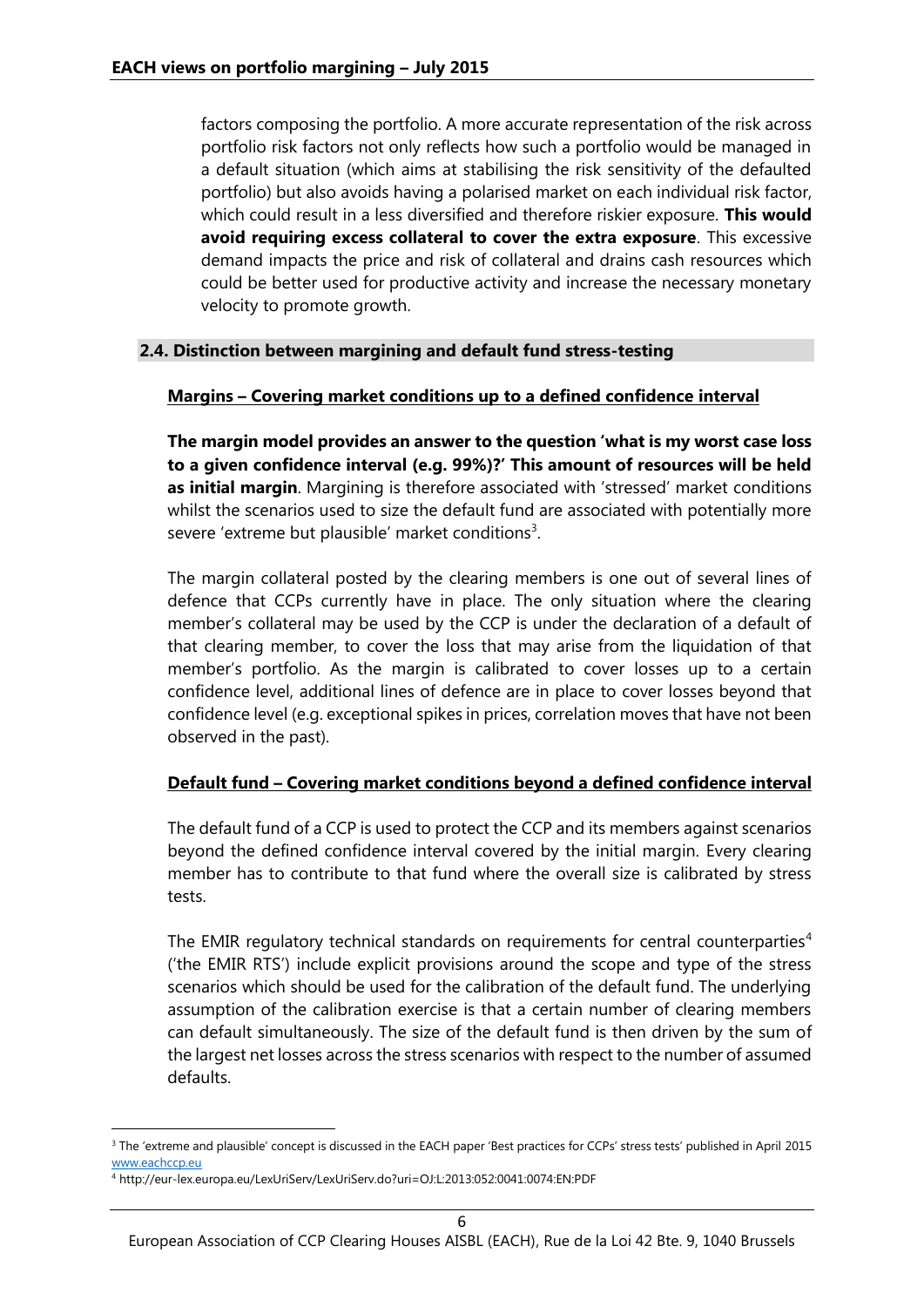The default fund sizing would include scenarios which are extreme (i.e. where market moves occur beyond the confidence level covered by initial margin) but which nevertheless remain plausible. In a recent paper<sup>5</sup>, EACH proposed the use of a model that targets a minimum level of confidence of 99.9%, in order to generate comparable magnitude of shifts across products in terms of level of extremeness and plausibility.

It is therefore important that a robust set of alternative correlation scenarios are included in the CCP's default fund calculations. However, a CCP should not be compelled to charge *initial margin* for these scenarios, as this is consistent with the treatment of 'extreme but plausible' outright market moves.

The exception to the rule that the CCP should include alternative correlation scenarios in the default fund is if a CCP's margin model is operating a sufficiently conservative approach to correlations that it effectively embeds stressed correlation assumptions into the initial margin figures.

## **Link between margins and stress testing**

EMIR specifies the level of a CCP's total financial resources. CCPs are however free to hold margin to a higher standard if they feel compelled to alter the balance between mutualised and demutualised resources. This interplay between the initial margin and default fund can be detailed as follows:

- **Impact of essential model parameters (e.g. confidence level)** If for example the target confidence level for the margin is increased, the size of the default fund is likely to be reduced. A higher confidence level generally results in higher margins, which in turn lead to more risk being covered by the individual members rather than by the clearing member community through the mutualised default fund. Less mutualisation also means less incentives for clearing members to participate in the Default Management Process and less overall capital efficiency.
- **Impact of the model structure** The floors or caps that may be used to make the margin model more stable and less procyclical impact the interplay between margin and default fund.

<sup>&</sup>lt;sup>5</sup> EACH paper 'Best practices for CCPs' stress tests' published in April 2015 www.eachccp.eu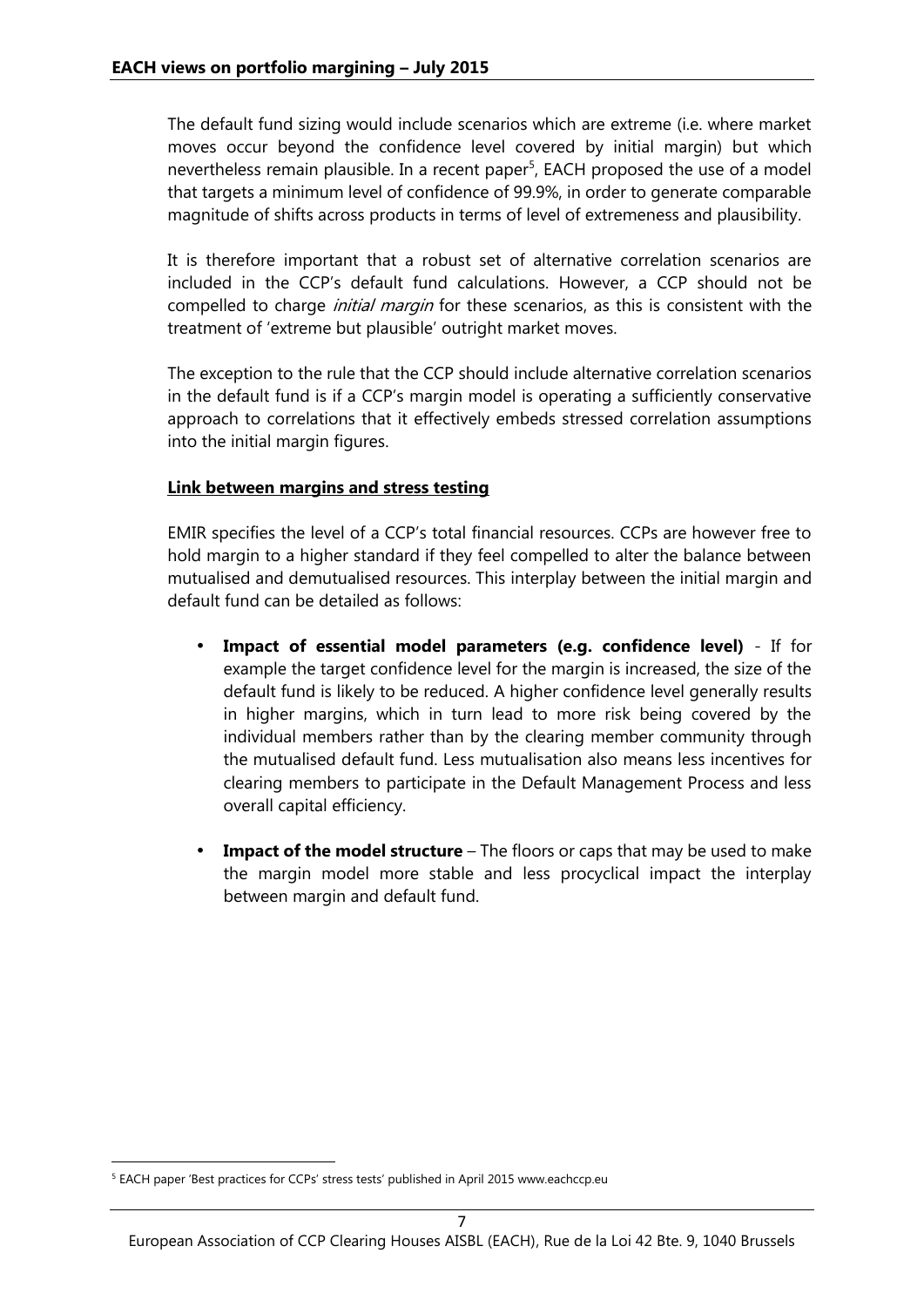## **3. Features of an adequate portfolio margining framework**

#### **3.1. Best practice for portfolio margining and portfolio liquidation**

#### 3.1.1.Principles for portfolio margining

Based on the above, EACH members believe that an adequate portfolio margining framework should comply with the following principles:

- **Safety** Potential losses should be calculated to a high confidence level, independent of the model used. The model should cover the entire range of risk factors to which it would be exposed in a default<sup>6</sup>. The CCP should also ensure that the model appropriately accounts for risk factors which may not have changed (or have been extremely stable) during the historic dataset but which might move in a default<sup>7</sup>.
- **Efficiency** The margin calculation should take into account offsetting risks to incentivise well hedged portfolios. It should however be consistent with the liquidation procedures under the Default Management Process.
- **Accuracy** The primary aim of a portfolio margining approach is to evaluate, as accurate as possible, the loss on the portfolio based on some defined statistical confidence. The CCP should ensure that the historical data it uses is of good quality (e.g. it does not have any material errors or gaps). The margin model captures a suitably wide range of scenarios. The margin model gives consideration to inherent leverage.
- **Stability** A portfolio margining framework should include adequate methods to avoid excessive procyclicality.
- **Robustness** The margin model should be subject to a strong model testing program (performance back tests, sensitivity tests and statistical tests for model error). The margin model must meet its defined percentage standard and be durable over the relevant holding period

**Correlations may not be significant, reliable or resilient under stress**. However this is only one of several relevant factors to consider. EACH believes that with a suitable model, it is possible to portfolio margin safely without meeting these correlation-based tests, provided the other criteria described above are met. What *is* important is that portfolio margining benefits should only be provided to the extent they are in line with historic observations and to the stated confidence interval of the CCP.

<sup>6</sup> For example basis risks and (for option products) higher order risks to capture the non-linear behaviour should be included and accurately modelled

 $<sup>7</sup>$  For example a pegged currency may show an extremely low volatility in a historical simulation but this is unlikely to reflect the</sup> behaviour in a worst case scenario to the defined confidence level. A suitable add-on to the pure historical simulation figure would be expected in such cases.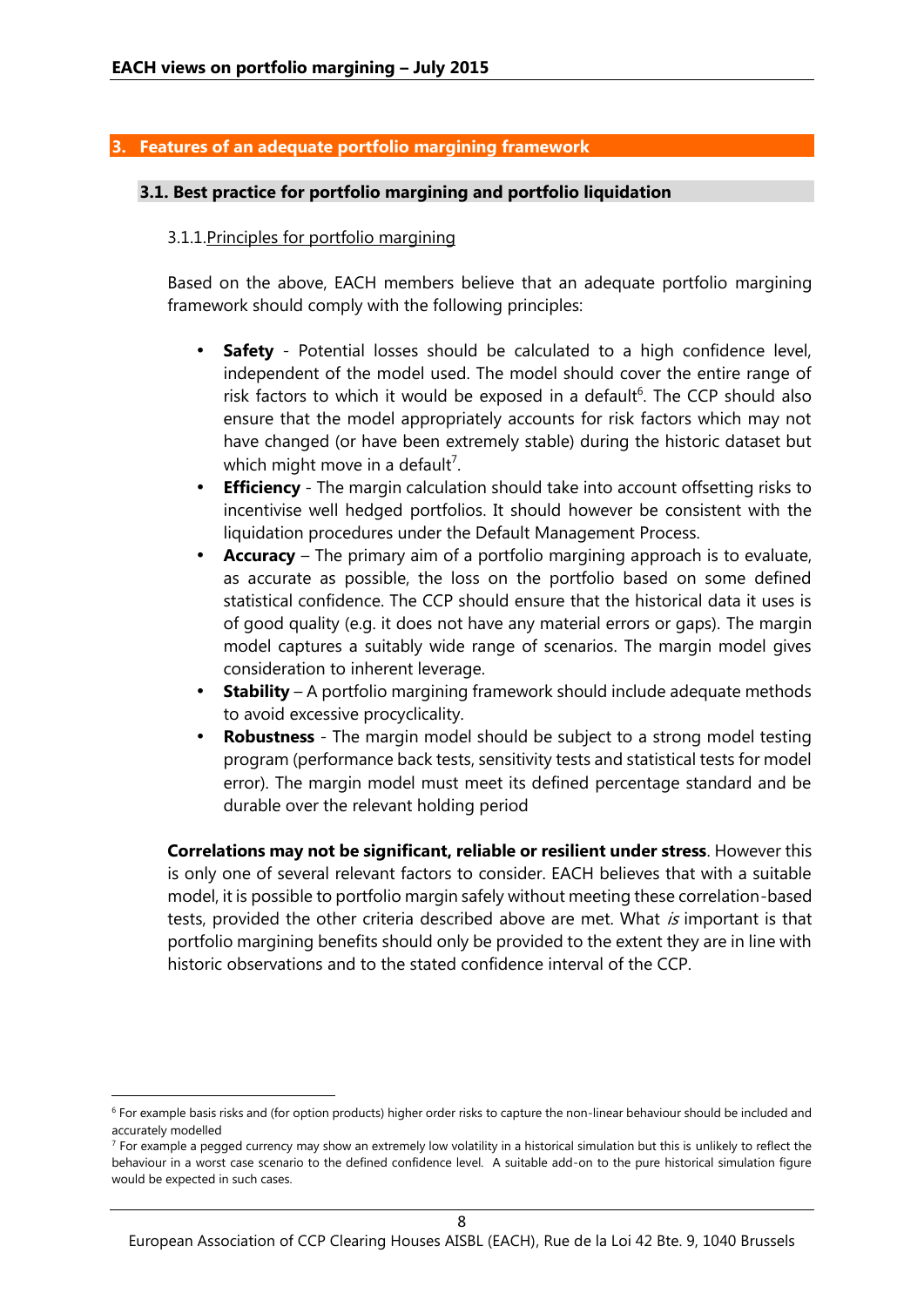# 3.1.2.Consistency of portfolio margining with the liquidation of the portfolio and default management

EMIR requires CCPs to strictly define a process to manage a clearing member's default, the so called Default Management Process.

Should the CCP not be in a position to swiftly and easily close-out the positions of the defaulting clearing member (including the realisation of any assets), then the key components of the Default Management Process would consist of: **hedging**, which aims to neutralise the overall risk of the defaulter's portfolio as quickly as possible (protecting the CCP and its participants against any further market moves); and/or the **auction process (or similar)<sup>8</sup>**, which transfers the position (risk) inherited from a defaulted clearing member to other members willing to absorb it. The hedging and auction processes may be used to differing degrees depending on the product or market being cleared.

In the event of a clearing member default, the CCP's objectives are:

- To minimise disruption to the wider market
- $\bullet$  To protect the lines of defence<sup>9</sup>
- To protect the defaulting clearing members clients' positions and collateral
- To protect the surviving clearing members' positions and collateral and those of their clients

# **In order to achieve these goals it is essential that the risk calculation of the CCP is consistent with its liquidation procedures.**

The choice of instruments eligible for portfolio margining should follow the respective default management assumptions and procedures. Initial margin should be representative of the close-out risk on a portfolio. **Financial instruments (e.g. government bonds, interest rates, etc.) should be margined together if** the CCP is confident that this grouping can be **hedged as one portfolio of risk during a default and/or auctioned in a reasonable period of time, as applicable.**

Applying this methodology would allow CCPs to comfortably margin, for example, all rate products in a single portfolio, as these products would be hedged in a default as a single portfolio by a single group of rate market experts. This is necessary in order to ensure that the portfolio's risk can be effectively mitigated within the stated holding period. CCPs would not, for example, apply full portfolio margining to a portfolio spanning multiple financial instruments, e.g. rates and equities. To hedge such a portfolio would effectively require two sets of traders, two risk reports and would

<sup>&</sup>lt;sup>8</sup> A process similar to an auction could for example be a book building process through which a bidding process is performed by a third party, such as a broker dealer.

<sup>&</sup>lt;sup>9</sup> The lines of defence of a CCP are the set of pre-funded resources available in the event of a member default. The EMIR Legislation defines the following lines of defence: resources of the defaulting member (variation margin, initial margin, contribution of the defaulting member to the mutualised default fund), CCP's skin in the game, contribution of non-defaulting members to the mutualised default fund.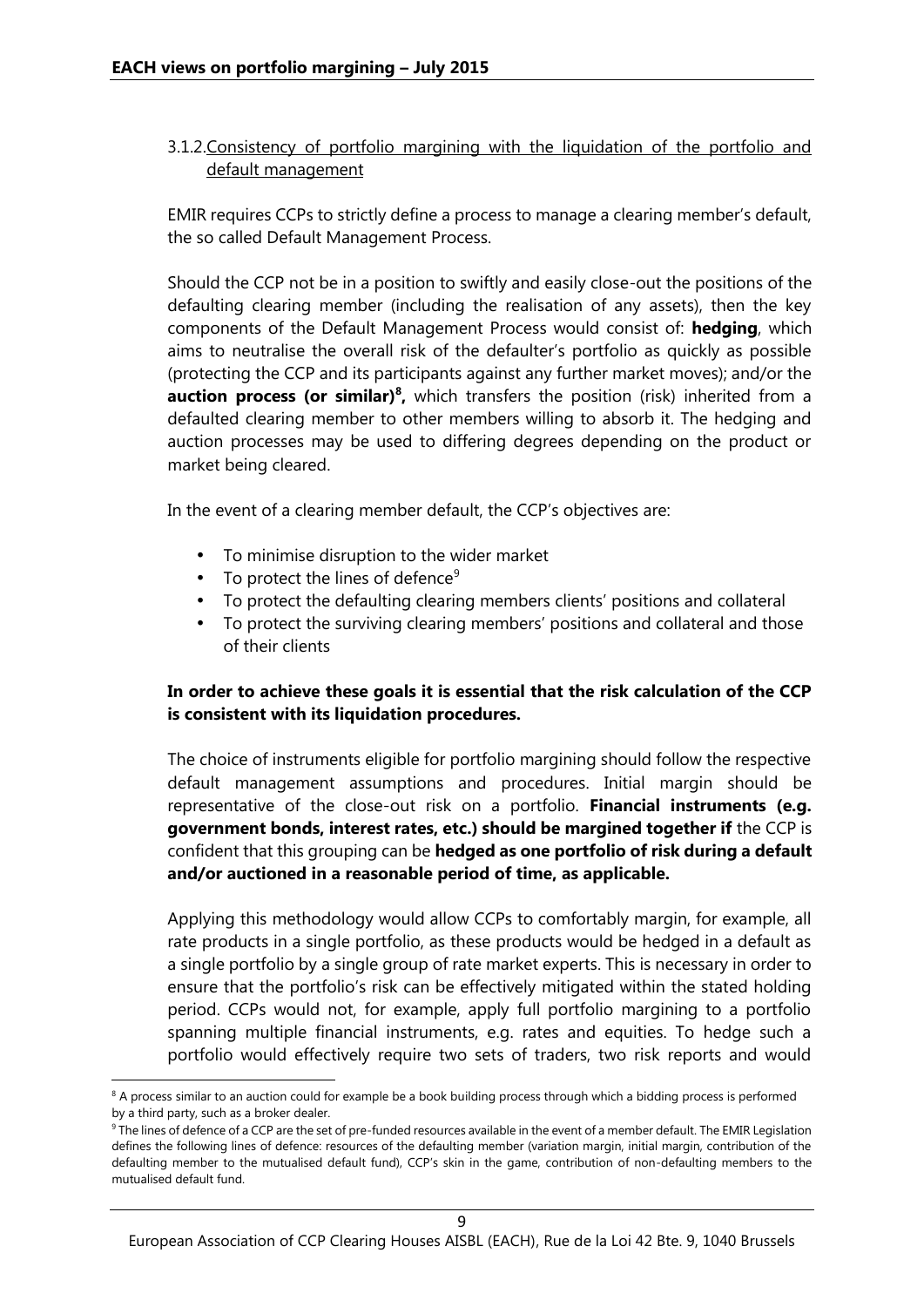effectively become two close-out processes. It would therefore be inappropriate to model the close-out risk as a single portfolio.

# 3.1.3.Auction Based Liquidation vs. Line-by-line liquidation

The above mentioned auction process is conducted for portfolio units with respect to liquidation groups, as opposed to the line-by-line liquidation procedure which is generally used for a subset of portfolios, whereby positions are liquidated subsequently one after the other via the order book. This is however not suitable for large, complex portfolios of particular instruments e.g. OTC products. In these portfolios the risks tend to be approximately fungible (i.e. through grouping or bucketing risks) but not at a detailed level. Such portfolios therefore lend themselves to an approach whereby **the** *overall* **risks are hedged and then the detailed, hedged portfolio is auctioned rather than being unwound trade by trade**.

Grouping positions into sub-units of portfolios which can be priced, hedged and sold as part of the same process, provides a more effective approach and does not rely on an order-book. The portfolio-based margining approach shares the idea of a joint handling of positions, whereas the product-by-product based models reflect the line by-line liquidation approach.

# **3.2. Model performance**

3.2.1.The model should target the final objective (i.e. adequate risk management) rather than the means (e.g. rules about correlations)

The margin model has to respect the Default Management Process i.e. the methodology has to match the situation a CCP faces in a default scenario. The margin model should aim to be accurate and conservative.

**In order to ensure adequate portfolio margin cover, the model should target adequate risk management and should not be excessively pro-cyclical**. The reliability of the model is controlled by a **sound model validation framework**, including:

- Back testing;
- Sensitivity testing; and
- Default management fire drills.

These measures are detailed in the following sub-section.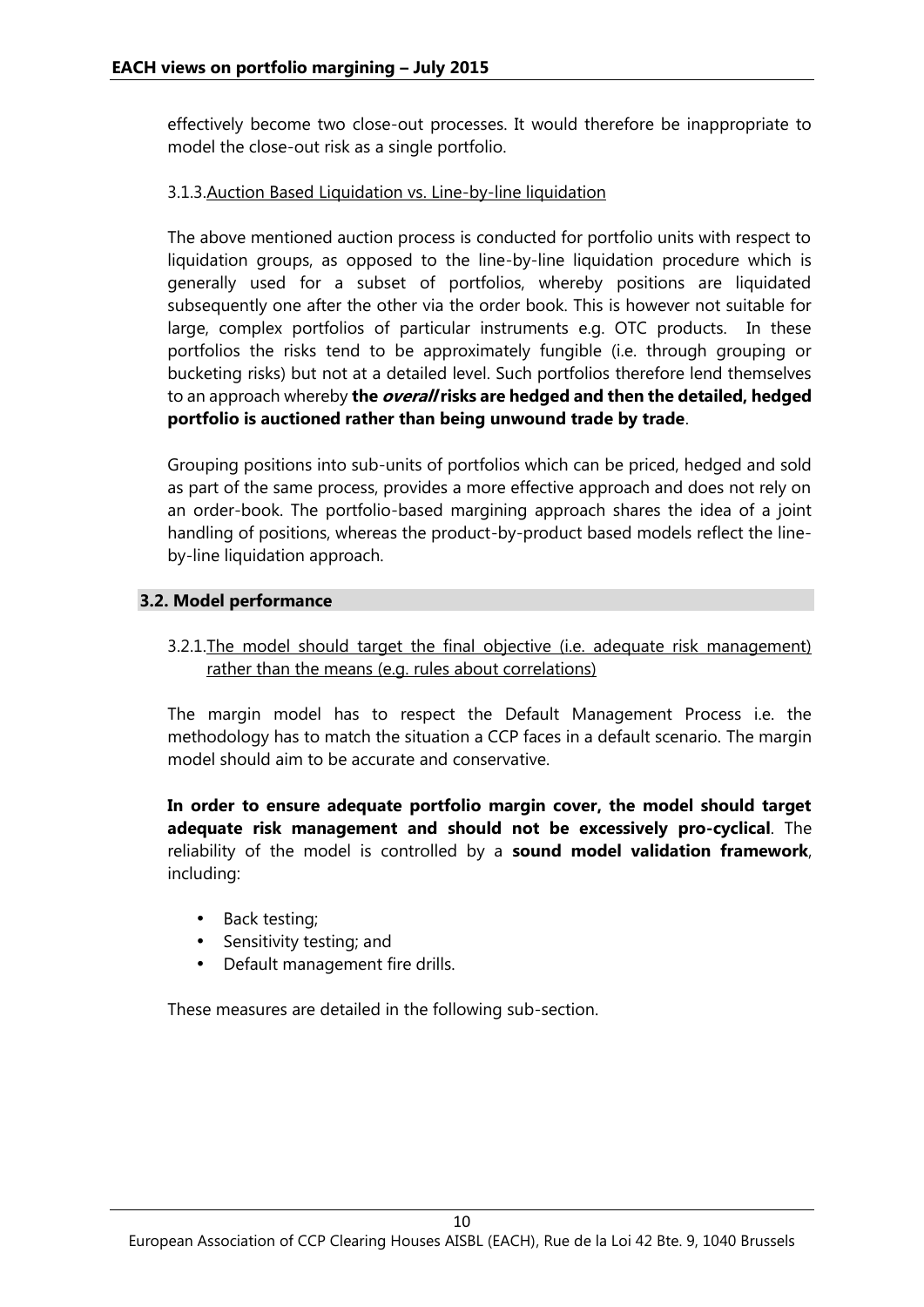## 3.2.2.Measures to ensure the suitability of the portfolio margining model

## **Back testing**

Back testing is the primary control through which a CCP ensures that its margin model is performing as expected, and that the assumptions within the model are valid.

Back testing analyses whether the number of losses greater than the estimated market risk is consistent with the target confidence level using statistical tests. It is effectively an ex-post analysis of the model's performance.

A CCP should assess the adequacy of its margin daily, and the testing periods should match the holding period that the CCP uses for default management (i.e. the length of time the close-out process is expected to take).

There are several ways to undertake back testing. The differences usually lie in the calculation of the actual observed profits and losses (P&L). Market prices or model prices (for e.g. OTC products) may be taken for the P&L calculation. It is generally recommended to use market prices instead of model prices where possible.

If the model performance is less than the CCP's confidence interval over a suitable look-back period at the overall level, then the CCP should take prompt action to investigate the reason(s) for any underperformance (e.g. could be poor quality historical data, or a significant shift in market behaviour from historic precedent) and adjust its margin levels accordingly to account for this.

A back testing regime should examine the performance of the same scope of products that are cleared by the CCP.

EACH proposes that **CCPs perform and report 'micro back tests'** (i.e. Tests at the small portfolio level (e.g. outright positions and commonly traded spreads), in addition to tests at client or clearing member level). 'Micro back tests' should be performed in order to demonstrate that the CCP's margin is sufficiently robust/sophisticated to handle any instances of weak and/or unstable correlations. The back testing window should include periods of market stress taking into account the lookback period used for calculating the margin requirement.

At a more granular level, the following may be considered:

- 1. an aggregate on all portfolios for all days
- 2. a selection of representative portfolios
- 3. small portfolio level, e.g. outright positions and commonly traded spreads

Based on the tests 1-3 above it should be possible to determine whether a margin model is functioning below, within or above the stated confidence level.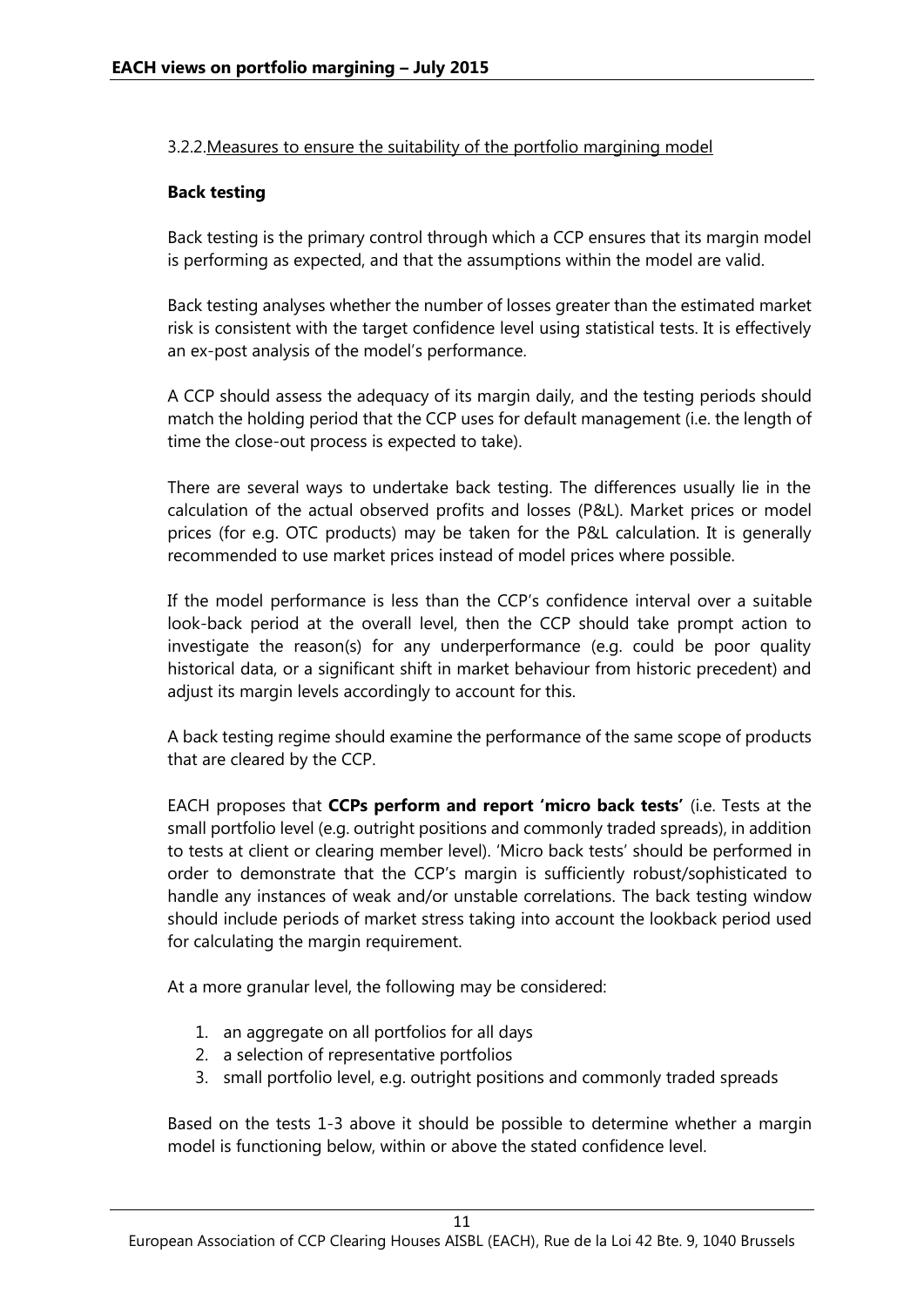# **Sensitivity testing**

A strong sensitivity testing regime evaluates the model assumptions and tests the current choice of model parameters. As indicated in the EMIR RTS Article 50(3) 'sensitivity testing and analysis shall be designed to test the key parameters and assumptions of the initial margin model at a number of confidence intervals to determine the sensitivity of the system to errors in the calibration of such parameters and assumptions'.

## **Default Management fire drills**

From a more qualitative point of view the model can be challenged by a 'fire drill'. Although fire drills are technically not a measure for suitability of the model, they support the model assumptions from an operational point of view.

#### **4. EACH suggestions on portfolio margining for the EMIR review**

## **4.1. Introduction**

EMIR article 41(5) requires ESMA to develop draft RTS's that specify the conditions under which portfolio margining practices referred to in 41(4) can be implemented. Article 41(4) specifies that 'A CCP may calculate margins with respect to a portfolio provided that the methodology used is prudent and robust'.

The EMIR RTS, and in particular Article 27, suggest that the regulator's perception on the type of models used by CCPs differs from some industry standards, thereby favouring less accurate/adequate models for certain types of financial instruments, resulting in mispricing of the cost of clearing.

Article 27 contains requirements of a qualitative and a quantitative nature:

- Qualitative Offsets should be justified by an economic rationale.
- Quantitative Evidence should be provided in terms of correlations.

With regard to the qualitative requirements, the economic rationale is currently only required in terms of meaningful price relations. However, the essential requirement for margins and liquidation procedures to be compatible is not mentioned. As described in the previous section, **it is crucial that the risk calculation and the liquidation procedures match, in the sense that offsets are only allowed between financial instruments which can be handled jointly in the liquidation process.**

In terms of quantitative evidence, **choosing correlations as the measure suggests that the regulator's view on risk models is still very much focused on product-by-product type models**. For these models, correlations play an explicit role, whereas for some portfolio based margining models such requirements may not be suitable.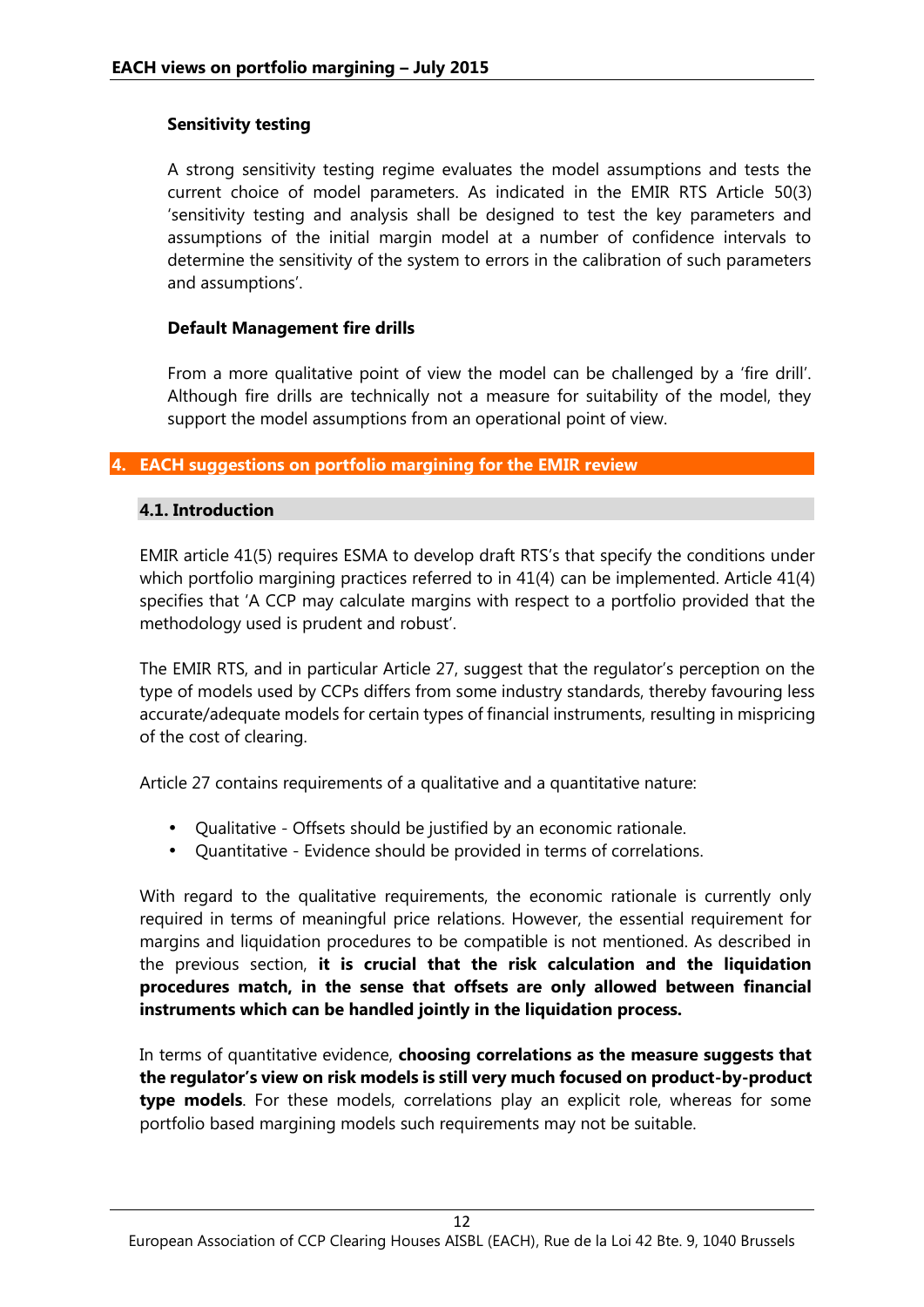Product-by-product type models have to focus on correlations, in order to aggregate margins from product level to portfolio level. Offsetting effects are introduced artificially by arguing via common underlying assumptions or correlations between products. In the calculation of the initial margin at the portfolio level, correlations between financial instruments are projected within different scenarios. However, many portfolio-based models are sophisticated enough to model accurately a variety of correlation behaviours without making any assumptions about the strength or stability of the correlations. The accuracy of such models can represent a dramatic improvement on non-portfolio based models and therefore the EMIR articles *should* allow CCPs to take such an approach.

# **Therefore, EACH believes that choosing correlations as a metric to measure the adequateness of the margin at a portfolio level can be misleading for portfolio margin models. The main instrument for the assessment of the initial margin at a portfolio level should be historical back testing.**

In the example of VaR calculations used for determining regulatory bank capital requirements, the time series for every business line across a bank, whether it be equity derivatives, commodity or fixed income, are generally added together in a way that provides full risk offset and diversification benefits across all asset classes. Furthermore, the regulations governing bank VaR models do not require any comparable tests on strength, stability or resilience of correlations to be met before taking a portfolio margining approach. Whilst bank capital is different from margin, the principle of diversification of risk is common to both.

It is also important to take into account that in a global market, such as the derivatives market, any modifications to the current legislation should avoid the possibility for regulatory arbitrage across different jurisdictions.

In order to address our concerns, EACH proposes the following modifications to Articles 27.1, 27.2, 27.4 and 49.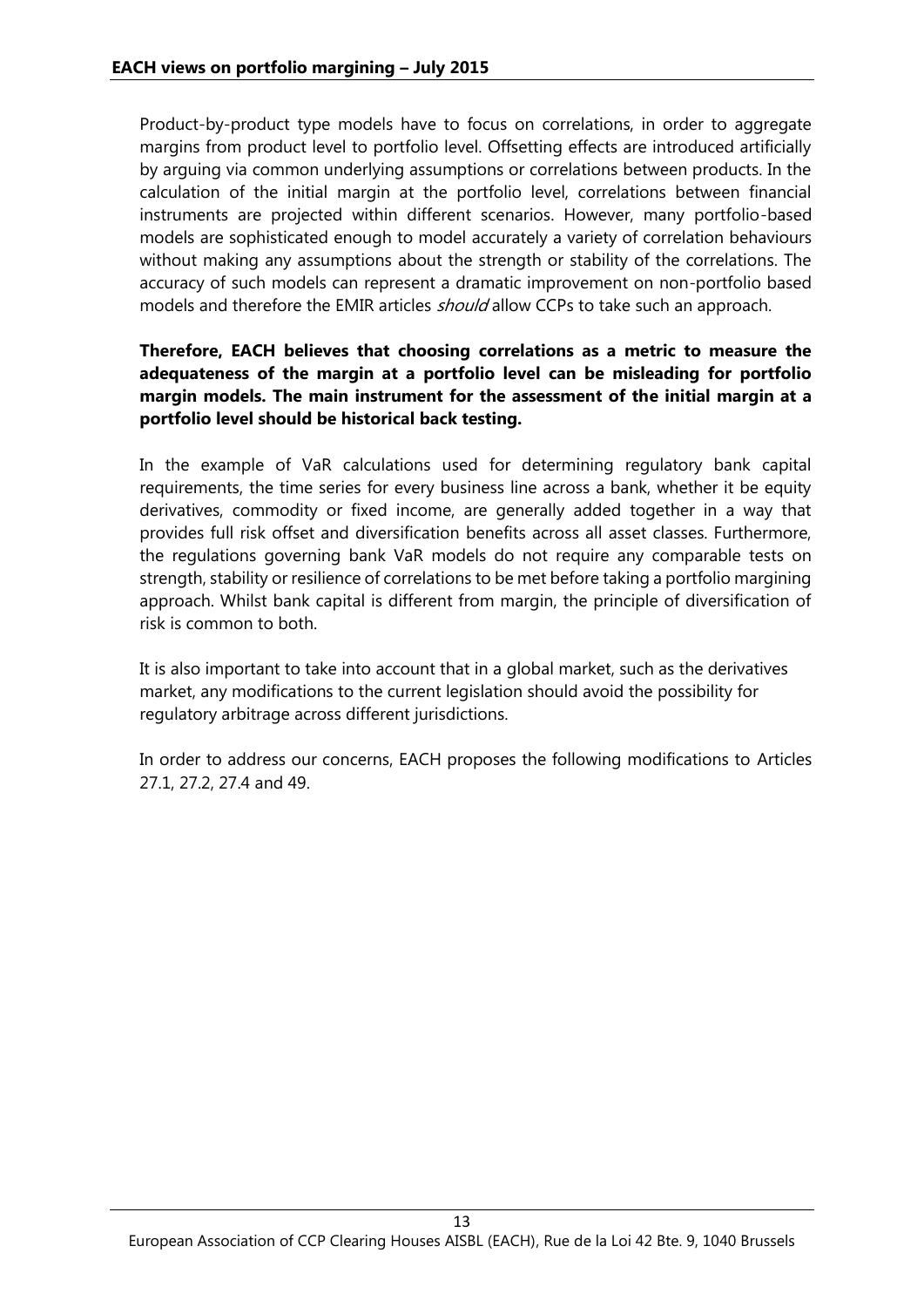# **EACH proposal for Article 27.1 and 27.3 of the EMIR RTS**

The current regulation does not allow financial instruments to be portfolio margined together unless their correlations are significant, reliable and resilient under stress. EACH would broaden the current regulation to allow portfolio margining to take place for instruments which do not meet these statistical criteria, provided:

- The CCP is able to demonstrate that its margin model is sufficiently robust to prudently model the risk of the financial instrument even when correlations may not be significant nor reliable. The main tool to accomplish this is back testing, including 'micro back tests', which are tests at the small portfolio level (e.g. outright positions and commonly traded spreads), in addition to tests at client or clearing member level.
- The CCP can demonstrate that the group of financial instruments to be portfolio margined can be hedged as one portfolio of risk during a default and/or auctioned in a reasonable period of time (as applicable), consistent with the liquidation process.

# **EACH proposal for Article 27.4 of the EMIR RTS**

 EACH would like to make it clear that, provided the above conditions are met, a CCP may recognise greater than 80% of the offsets provided by its model. If the above conditions are not met then the maximum amount of offsets that a CCP could provide would be limited to 80%.

# **EACH proposal for Article 49 of the EMIR RTS**

 To require the CCPs to provide evidence that the target confidence level is achieved overall for aggregated results on portfolio level.

The above proposals are justified in sections 4.2 to 4.4 below.

# **4.2. Article 27.1 - 'Significantly and Reliably Correlated'**

# Article 27.1 states:

*'CCP may allow offsets or reductions in the required margin across the financial instruments that it clears if the price risk of one financial instrument or a set of financial instruments is significantly and reliably correlated, or based on equivalent statistical parameter of dependence, with the price risk of other financial instruments.'*

# **Reliability of correlation - a questionable term**

Shorter look-back windows demonstrate a more volatile correlation and longer windows demonstrate a less volatile correlation. The correlation between any two underlying instruments can be made to look 'reliable' if we use a long enough window and 'unreliable'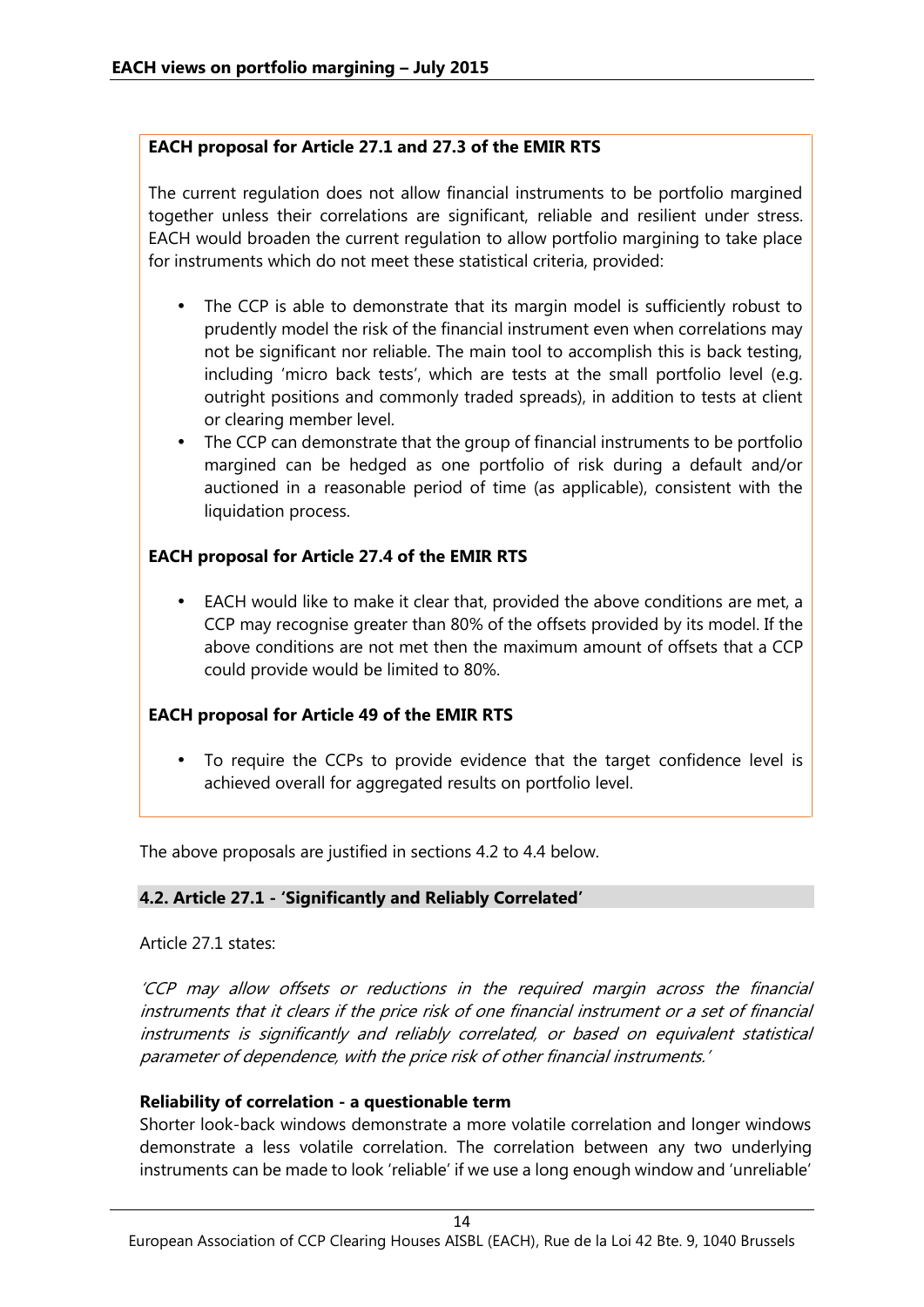if we use a short enough window. Choosing an arbitrary window length leads to results which are contrary to an adequate risk management framework. It is important is that portfolio margining benefits should only be provided to the extent they are in line with historic observations and to the stated confidence interval of the CCP.

**Significance of correlation –a concept which is difficult to define in a margin model** The regulation does not define what level of correlation is deemed sufficient or how one is supposed to measure it. However we believe that to do so would crystallise this rule in an arbitrary way and be extremely challenging to implement for many portfolio model types. **EACH believes that even if two financial instruments have low or non-existent statistical correlation they can be safely portfolio margined, provided the other conditions set out in this paper are met**. Even completely uncorrelated positions can provide a significant diversification benefit and this should be recognised in the CCP's margin model.

# **4.3. Article 27.2 - Correlation to be 'reliable' and 'resilient' over the look-back period**

## Article 27.2 states:

*'The CCP shall document its approach on portfolio margining and it shall at least provide that the correlation, or an equivalent statistical parameter of dependence, between two or more financial instruments cleared is shown to be reliable over the lookback period calculated in accordance with Article 25 and demonstrates resilience during stressed historical or hypothetical scenarios. The CCP shall demonstrate the existence of an economic rationale for the price relation.'*

As stated above, EACH believes that the concepts of 'reliability of correlation' and 'resilience of correlation' are questionable. These terms have an ambiguous intuitive feel and are difficult to make precise.

When stress events occur, correlations generally increase, as they tend to track volatility. Breaking up portfolios into separate pieces due to perceived lack of 'reliability' or 'resilience' incentivises clearing participants to ignore the related diversification benefits. This is contrary to ensuring adequate systemic risk management.

# **4.4. Article 27.4 - Only 80% of calculated risk offset across 'instruments' is allowed**

#### Article 27.4 states:

*'Where portfolio margining covers multiple instruments, the amount of margin reductions shall be no greater than 80 % of the difference between the sum of the margins for each product calculated on an individual basis and the margin calculated based on a combined estimation of the exposure for the combined portfolio. Where the CCP is not exposed to any potential risk from the margin reduction, it may apply a reduction of up to 100 % of that difference.'*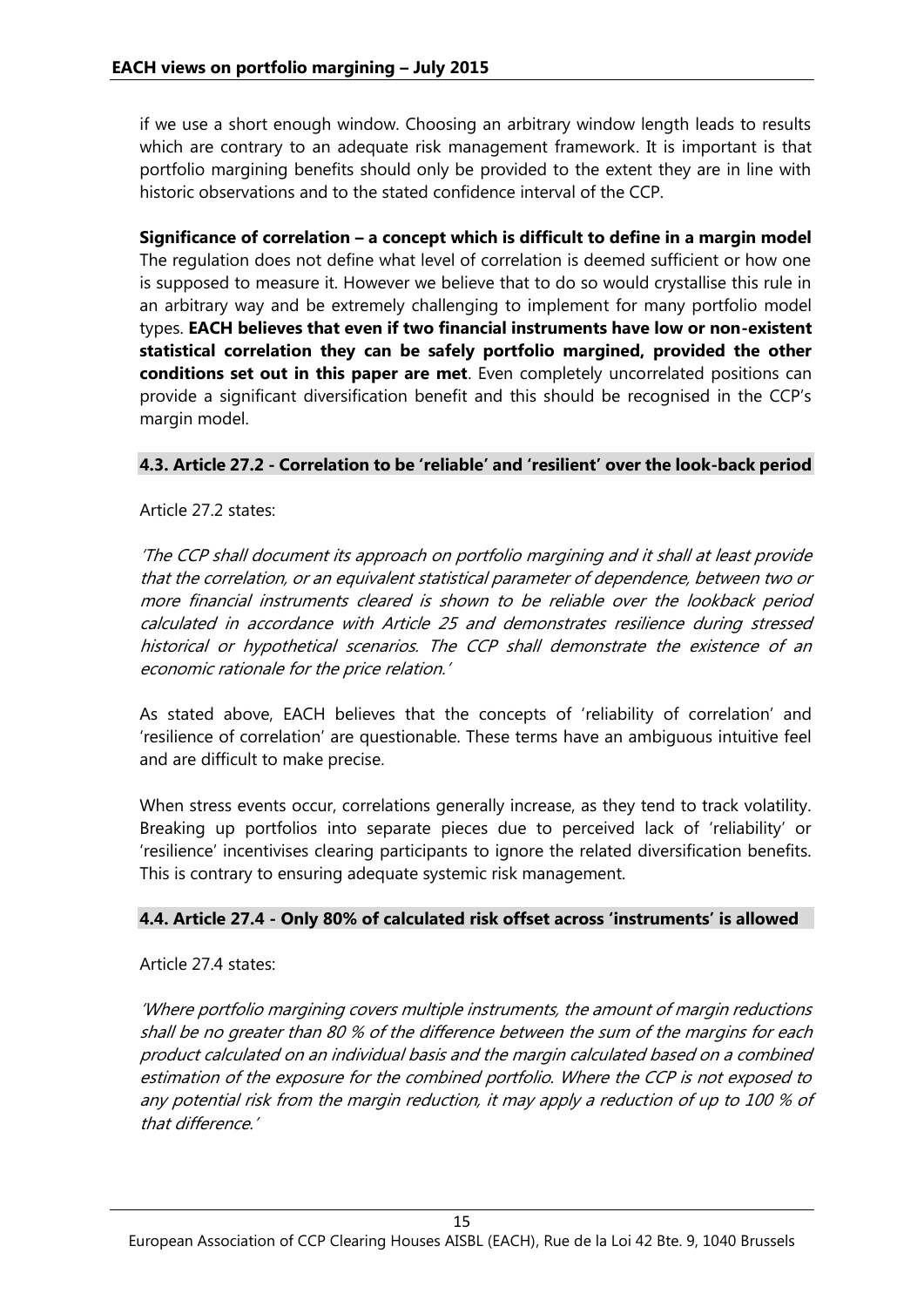EACH members have strong reservations about the statistical accuracy of the provisions under article 27.4. It appears that regulators have taken different interpretations of the rule, generally assuming that the risk offset is limited to 80%, which in our opinion is not what the legislation states.

Portfolio based risk models use risk factors (rather than classes of financial instruments) as basic inputs on the market data side. These risk factors are fundamental risk drivers in the markets: FX rates, stock movements or interest rate changes. They can be identical to actual products as in the case of shares or equity futures, but this does not necessarily have to be the case. Furthermore it is not clear how portfolio models based on a Principle Component Analysis (PCA) approach align to article 27.4.

At a granular level, we can understand that market participants would support limiting risk offsets across *completely different* 'financial instruments' to 80% (like CDS versus base metals, or commodities versus rates). This interpretation of 'financial instrument' in the context of Article 27 would then be limited being a group of products that can be managed as one portfolio in a default. We are concerned that ESMA's interpretation was slightly different, allowing 80% of risks offsets across 'financial instruments', meaning that a futures contract versus a 100 delta call option on the same underlying could have at most 80% risk offset, which in our opinion limits prudent risk management.

However this has also been interpreted to mean that only 80% of risk offsets between crude oil and natural gas is allowed, so the rule is not applied consistently across CCPs.

# **5. Conclusion**

This paper aims to contribute to improving the current portfolio margining framework outlined in EMIR. It is the view of EACH members that the current provisions should be improved to become model-independent. Provided the model is **safe, efficient, accurate, stable and robust,** a CCP should be allowed to use a portfolio margining approach. In fact, due to the greater liquidity efficiencies that result for the financial system, **such an approach should be actively encouraged**.

As described in this paper, EACH believes that EMIR Article 27 can be improved by re-focusing the regulation from standards around correlation to standards articulating the factors which are truly important when constructing a margin model for a portfolio of trades.

Correlations between financial instruments or risk factors may not be strong, stable or resilient under stress. However this, on its own, should not prevent a CCP from applying portfolio margining provided other relevant criteria are met.

We are conscious of the need to ensure that an improvement to the current rules is adequately delivered for CCPs and within an appropriate timeframe so as to address the issues being faced with the status quo.